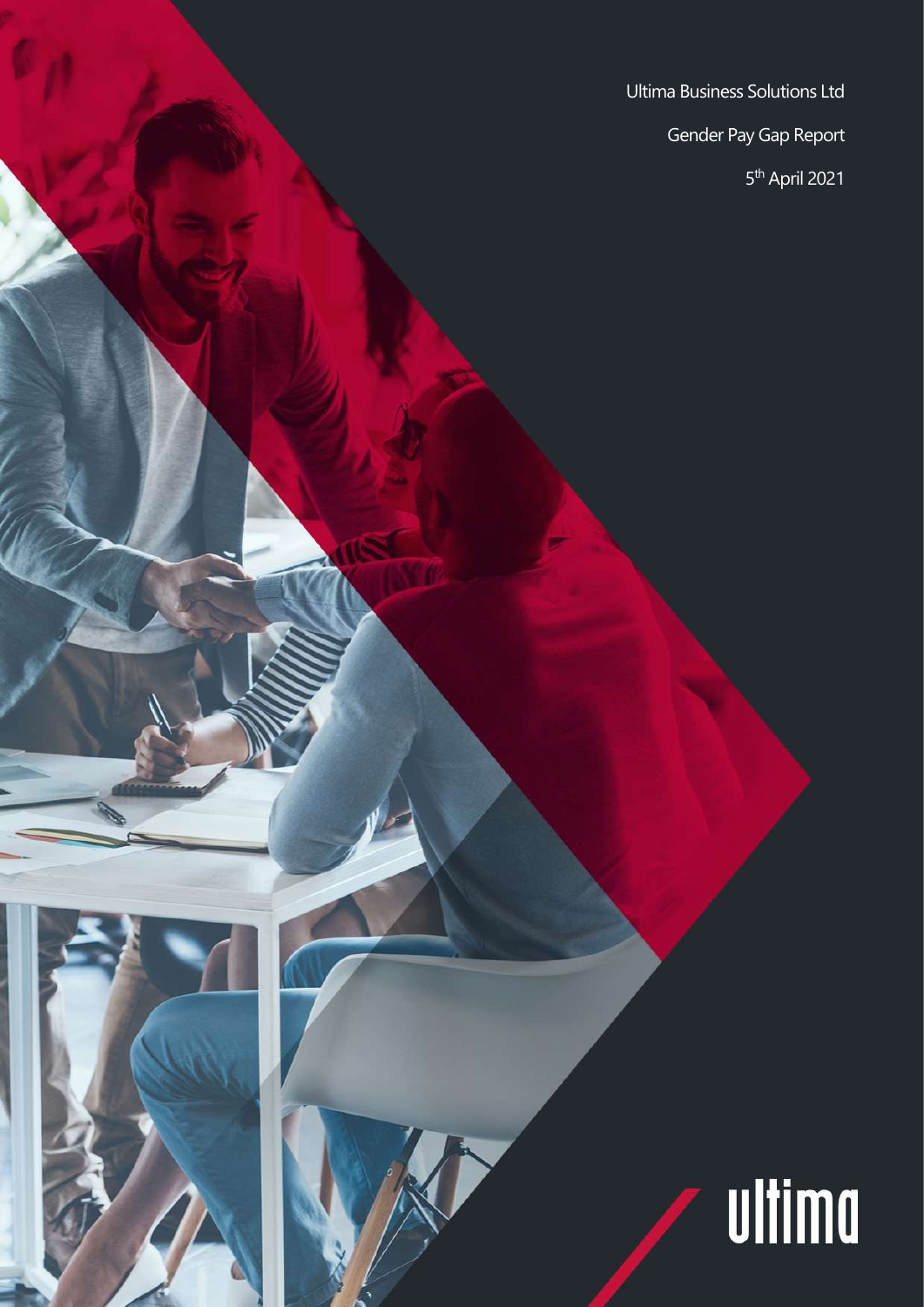## ultima

Ultima Business Solutions Ltd has over 350 staff and has a pre-eminent position in its market sector and takes great pride in being an exciting and recommended equitable place to work. At Ultima, everyone is paid for the role they have in the team and for their performance in that role, this also includes paying all our apprentices and contractors the Real Living Wage rage to ensure they do not suffer financially with annual cost of living rises. No other factors affect an employee's remuneration.

The figures included in this report are based on the snapshot of data taken on 5th April 2021.

#### Men and Women hourly pay



The above figures show our women were paid 2% less for the Upper hourly quarter

#### Upper middle hourly Quarter



The above figures show our women were paid 2% less for an Upper Middle hourly quarter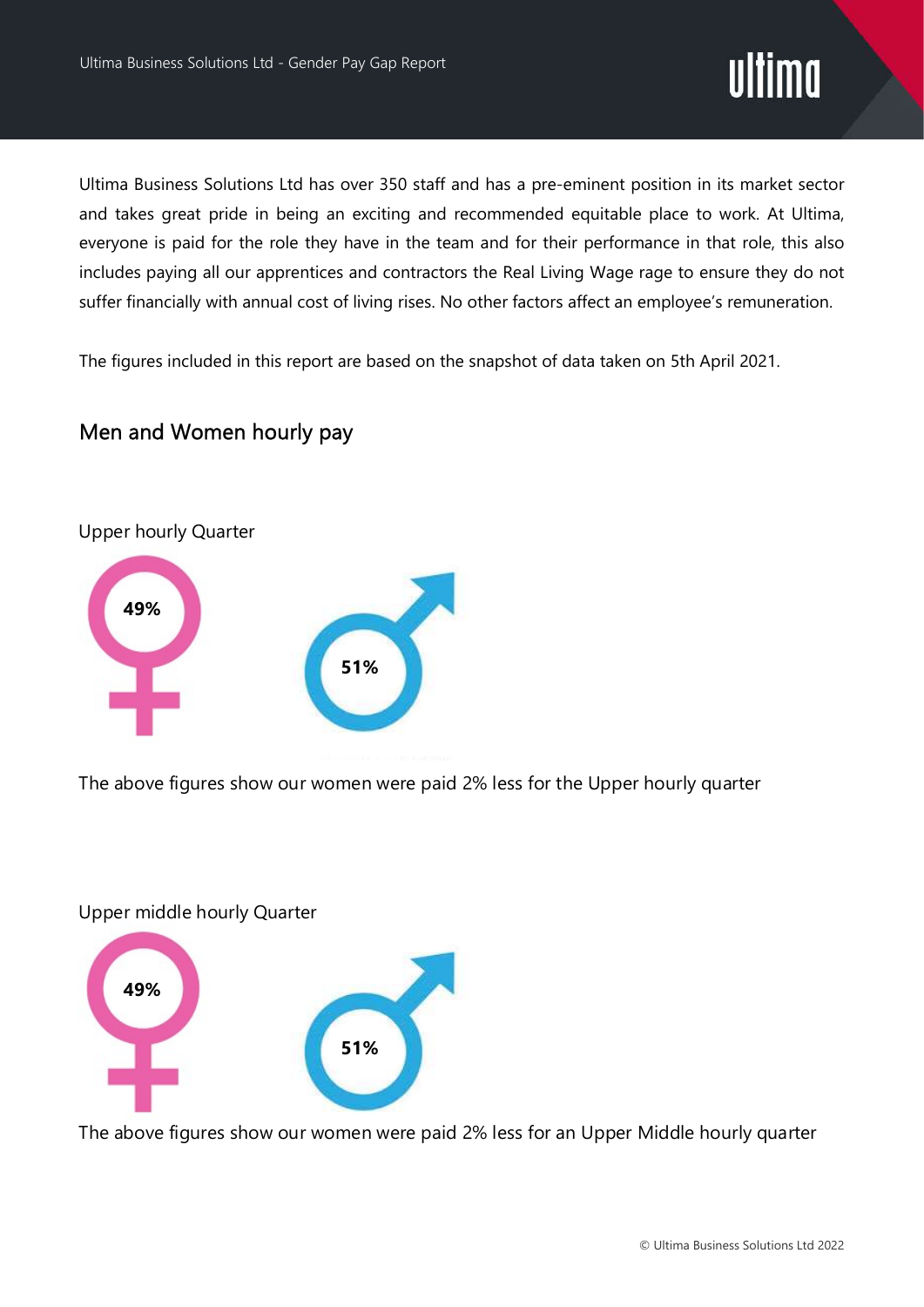

Lower Middle hourly Quarter



The above figures show our Females were paid 2% less for the Lower Middle hourly quarter.



The above figures show our Males were paid 2% Less for the Lower Hourly quarter.

### Mean and Median Gender hourly pay

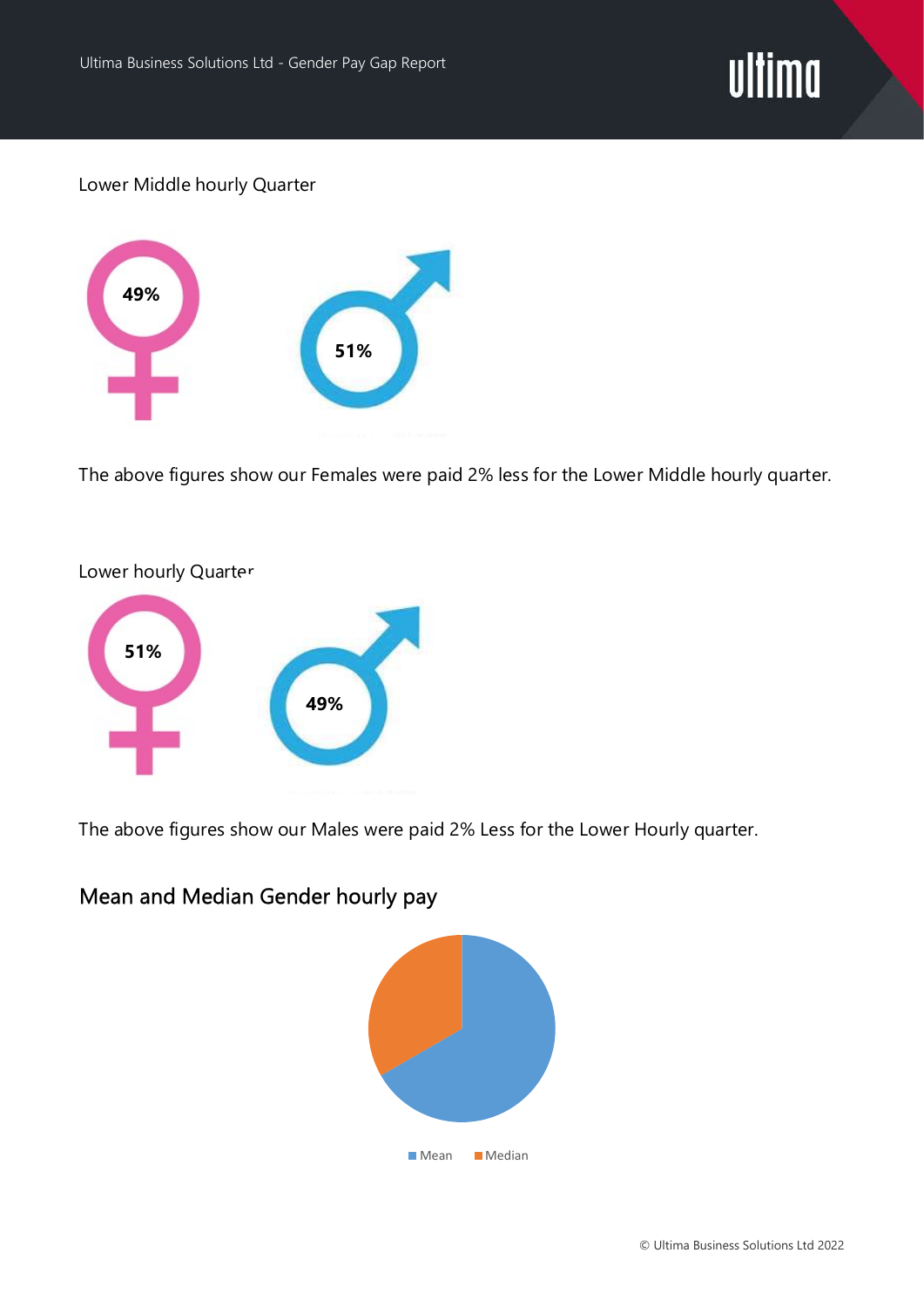

#### Percentage of Men and Women Bonus %



Mean and Median Gender bonus pay

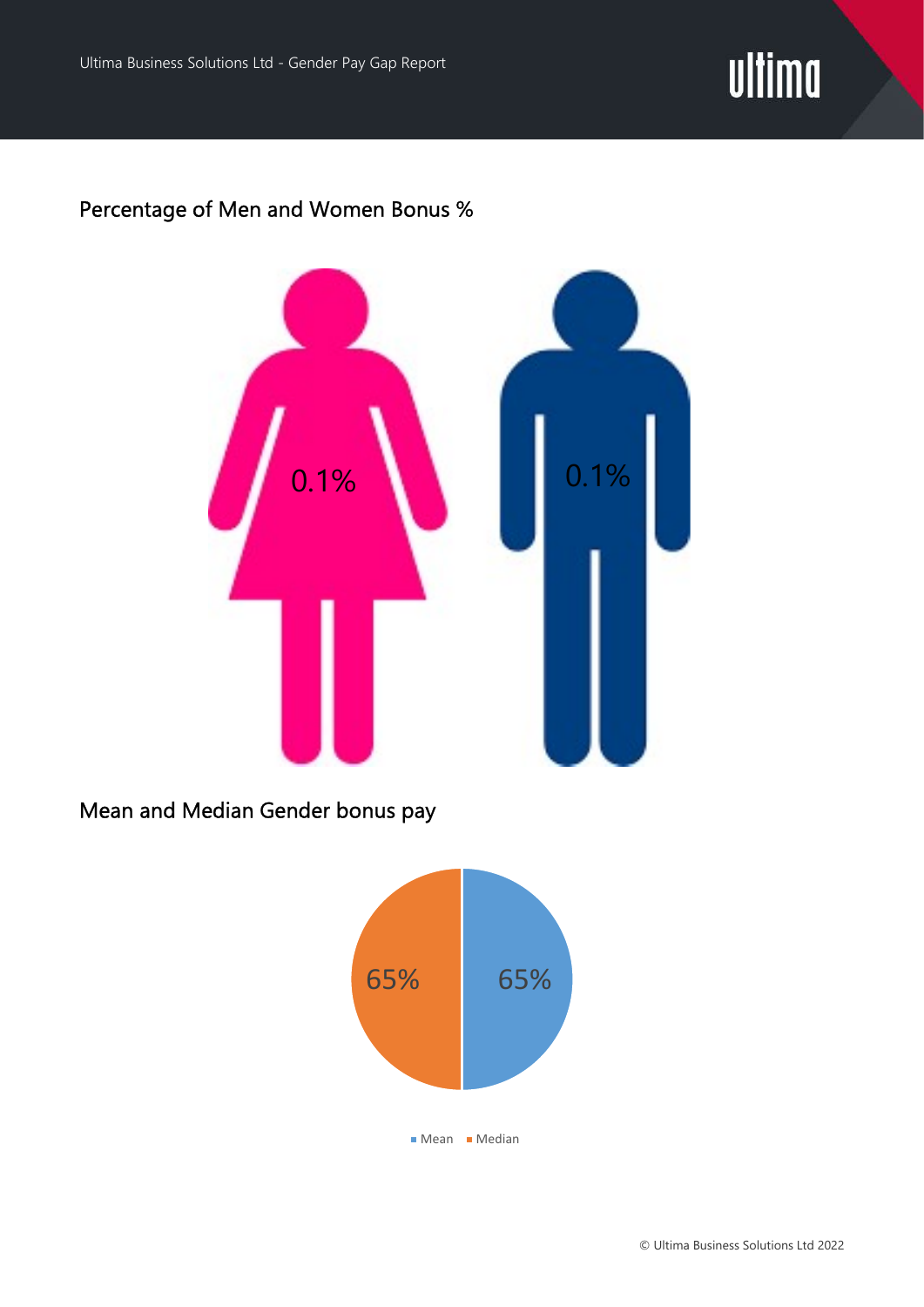

#### Declaration

We confirm that the information and data reported is accurate as of the snapshot date 5<sup>th</sup> April 2021.

Boodul

Scott Dodds CEO